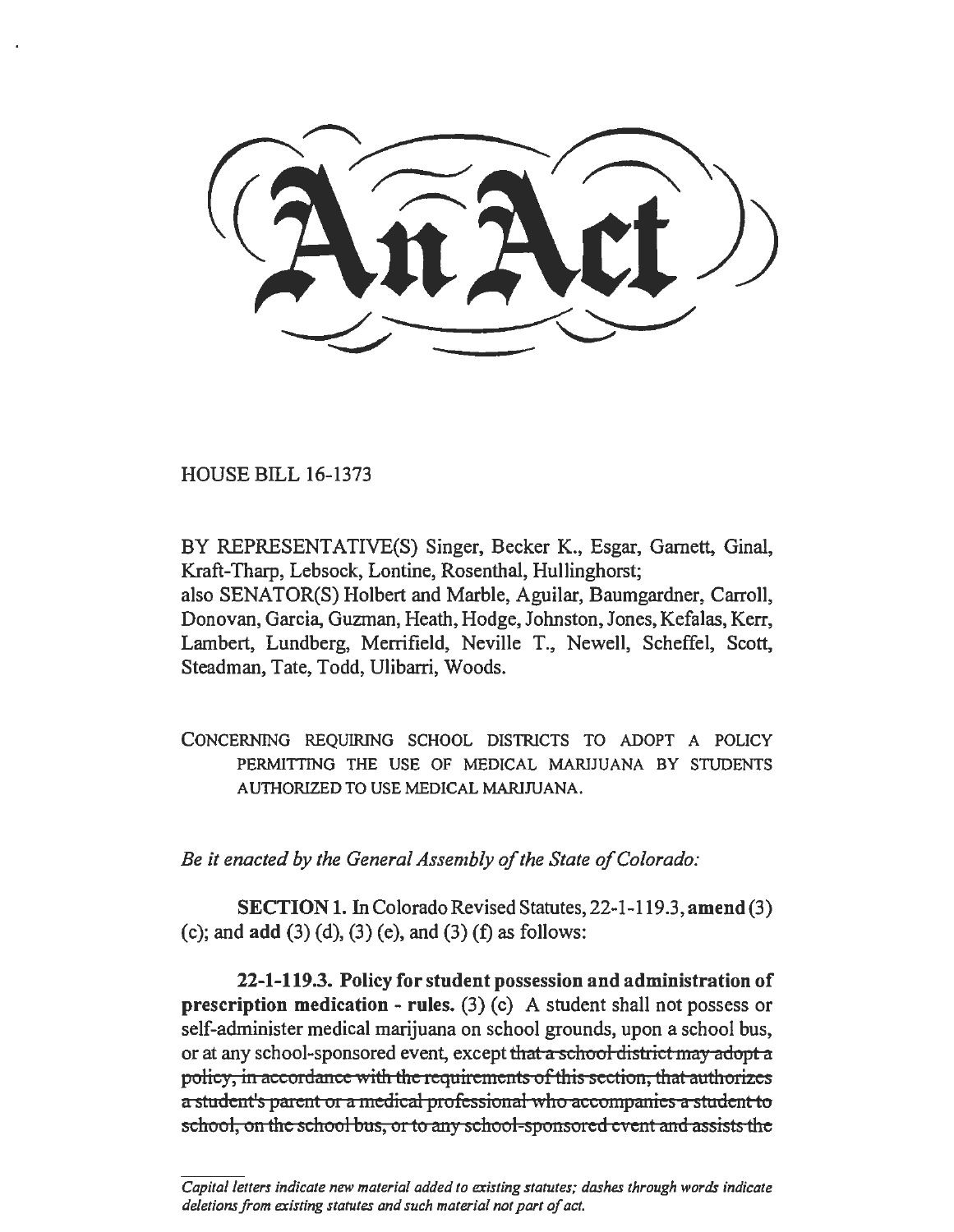student with the administration of medical marijuana to possess and administer medical marijuana to the student in an appropriate location on school grounds, upon a school bus, or at any school-sponsored event. A policy permitting a parent or medical professional to administer medical marijuana to a student must require that the student hold a valid recommendation for medical marijuana; that the administering parent be the student's primary caregiver or that the administering medical professional be employed specifically to assist the student in administering medical marijuana, and that the location and method of administration of medical marijuana does not create significant risk to other students AS PROVIDED FOR IN PARAGRAPH (d) OF THIS SUBSECTION (3).

(d) (I) (A) A PRlMARY CAREGIVER MAY POSSESS, AND ADMINlSTER TO A STUDENT WHO HOLDS A VALID RECOMMENDATION FOR MEDICAL MARIJUANA, MEDICAL MARIJUANA IN A NONSMOKEABLE FORM UPON THE GROUNDS OF THE PRESCHOOL OR PRIMARY OR SECONDARY SCHOOL IN WHICH THE STUDENT IS ENROLLED, OR UPON A SCHOOL BUS ORAT A SCHOOL SPONSORED EVENT. THE PRIMARY CAREGIVER SHALL NOT ADMINISTER THE NONSMOKEABLE MEDICAL MARIJUANA IN A MANNER THAT CREATES DISRUPTIONTOTHEEOUCATIONALENVIRONMENTORCAUSESEXPOSURETO OTHER STUDENTS.

(B) AFTER THE PRIMARY CAREGIVER ADMINISTERS THE MEDICAL MARlJUANA IN A NONSMOKEABLE FORM, THE PRIMARY CAREGIVER SHALL REMOVE ANY REMAINING MEDICALMARJJUANA IN A NONSMOKEABLE FORM FROM THE GROUNDS OF THE PRESCHOOL OR PRIMARY OR SECONDARY SCHOOL, THE SCHOOL BUS, OR SCHOOL SPONSORED EVENT.

(II) NOTHING IN TillS SECTION REQUIRES THE SCHOOL DISTRICT STAFF TO ADMINISTER MEDICAL MARIJUANA.

(III) A SCHOOL DISTRICT BOARD OF EDUCATION OR CHARTER SCHOOL MAY ADOPT POLICIES REGARDING WHO MAY ACT AS A PRIMARY CAREGIVER PURSUANT TO THIS PARAGRAPH (d) AND THE REASONABLE PARAMETERS OFTHEADMINISTRA TION AND USE OF MEDICAL MARIJUANA IN A NONSMOKEABLE FORM UPON THE GROUNDS OF THE PRESCHOOL OR PRIMARY OR SECONDARY SCHOOL IN WHICH THE STUDENT IS ENROLLED, OR UPON A SCHOOL BUS OR AT A SCHOOL SPONSORED EVENT.

(IV) THIS PARAGRAPH (d) DOES NOT APPLY TO A SCHOOL DISTRICT

PAGE 2-HOUSE BILL 16-1373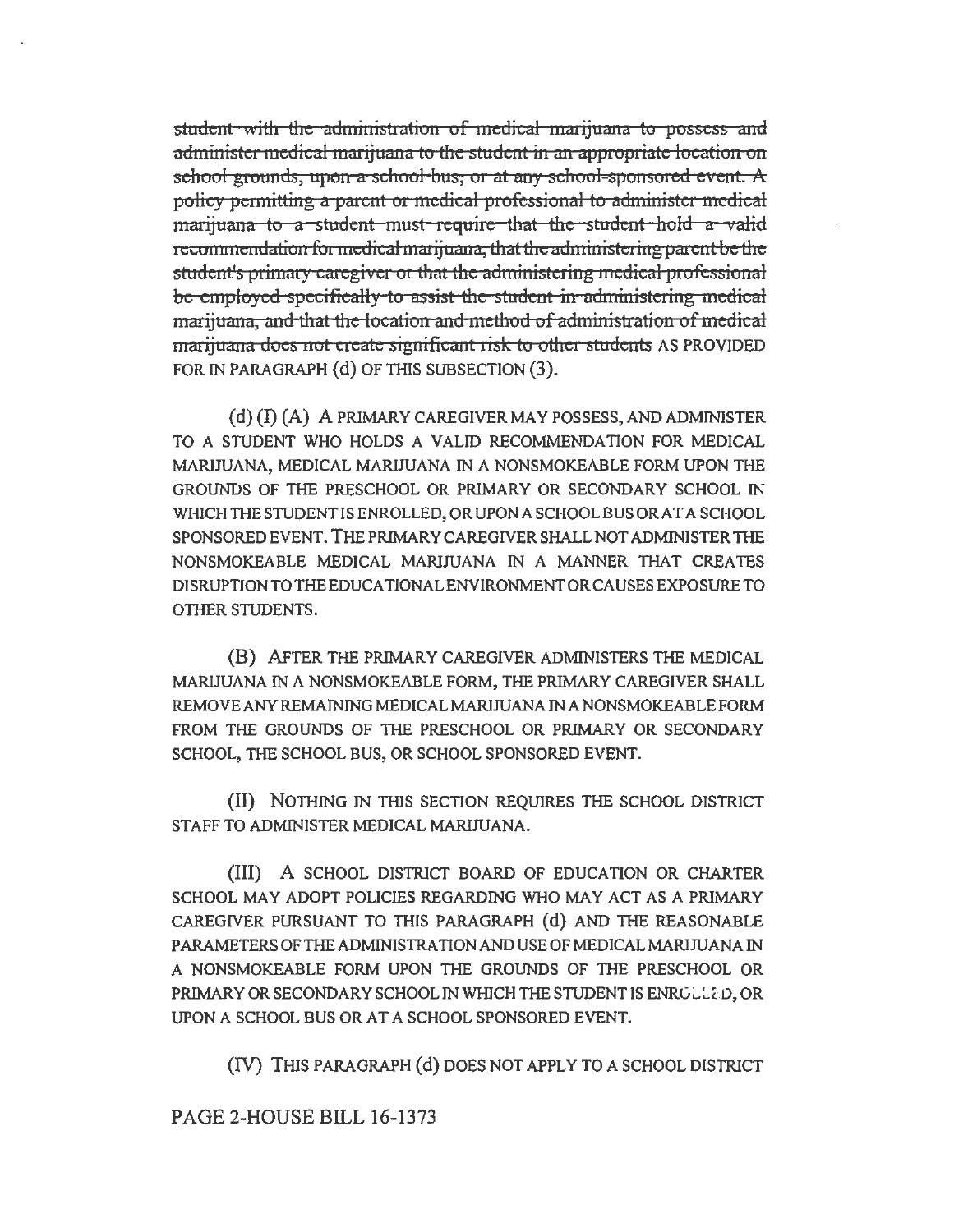OR CHARTER SCHOOL IF:

(A) THE SCHOOL DISTRICT OR CHARTER SCHOOL LOSES FEDERAL FUNDING AS A RESULT OF IMPLEMENTING THIS PARAGRAPH (d);

(B) THE SCHOOL DISTRICT OR CHARTER SCHOOL CAN REASONABLY DEMONSTRATE THAT IT LOST FEDERAL FUNDING AS A RESULT OF IMPLEMENTING THIS PARAGRAPH (d); AND

(C) THE SCHOOL DISTRICT OR CHARTER SCHOOL POSTS ON ITS WEBSITE IN A CONSPICUOUS PLACE A STATEMENT REGARDING ITS DECISION NOT TO COMPLY WITH THIS PARAGRAPH (d).

(V) STUDENT POSSESSION, USE, DISTRIBUTION, OR SALE OR BEING UNDER THE INFLUENCE OF A CANNABINOID PRODUCT INCONSISTENT WITH THIS PARAGRAPH (d) IS NOT PERMITTED.

(VI) THIS PARAGRAPH (d) SHALL BE KNOWN AS "JACK'S LAW".

(e) NOTWITHSTANDING THE PROVISIONS OF SECTION 22-33-106 (1) (d) (II), A SCHOOL DISTRICT OR CHARTER SCHOOL MAY NOT DISCIPLINE A STUDENT WHO HOLDS A VALID RECOMMENDATION FOR MEDICAL MARIJUANA SOLELY BECAUSE THE STUDENT REQUIRES MEDICAL MARIJUANA IN A NONSMOKEABLE FORM AS A REASONABLE ACCOMMODATION NECESSARY FOR THE CHILD TO ATTEND SCHOOL.

(f) A SCHOOL DISTRICT OR CHARTER SCHOOL MAY NOT DENY ELIGIDILITY TO ATTEND SCHOOL TO A STUDENT WHO HOLDS A VALID RECOMMENDATION FOR MEDICAL MARIJUANA SOLELY BECAUSE THE STUDENT REQUIRES MEDICAL MARIJUANA IN A NONSMOKEABLE FORM AS A REASONABLE ACCOMMODATION NECESSARY FOR THE CHILD TO ATTEND SCHOOL.

SECTION 2. In Colorado Revised Statutes, 25-1.5-106, amend  $(12)$  (b) (IV) as follows:

25-1.5-106. Medical marijuana program- powers and duties of state health agency- rules- medical review board- medical marijuana program cash fund-subaccount- created- repeal. (12) Use of medical marijuana. (b) A patient or primary caregiver shall not:

PAGE 3-HOUSE BILL 16-1373